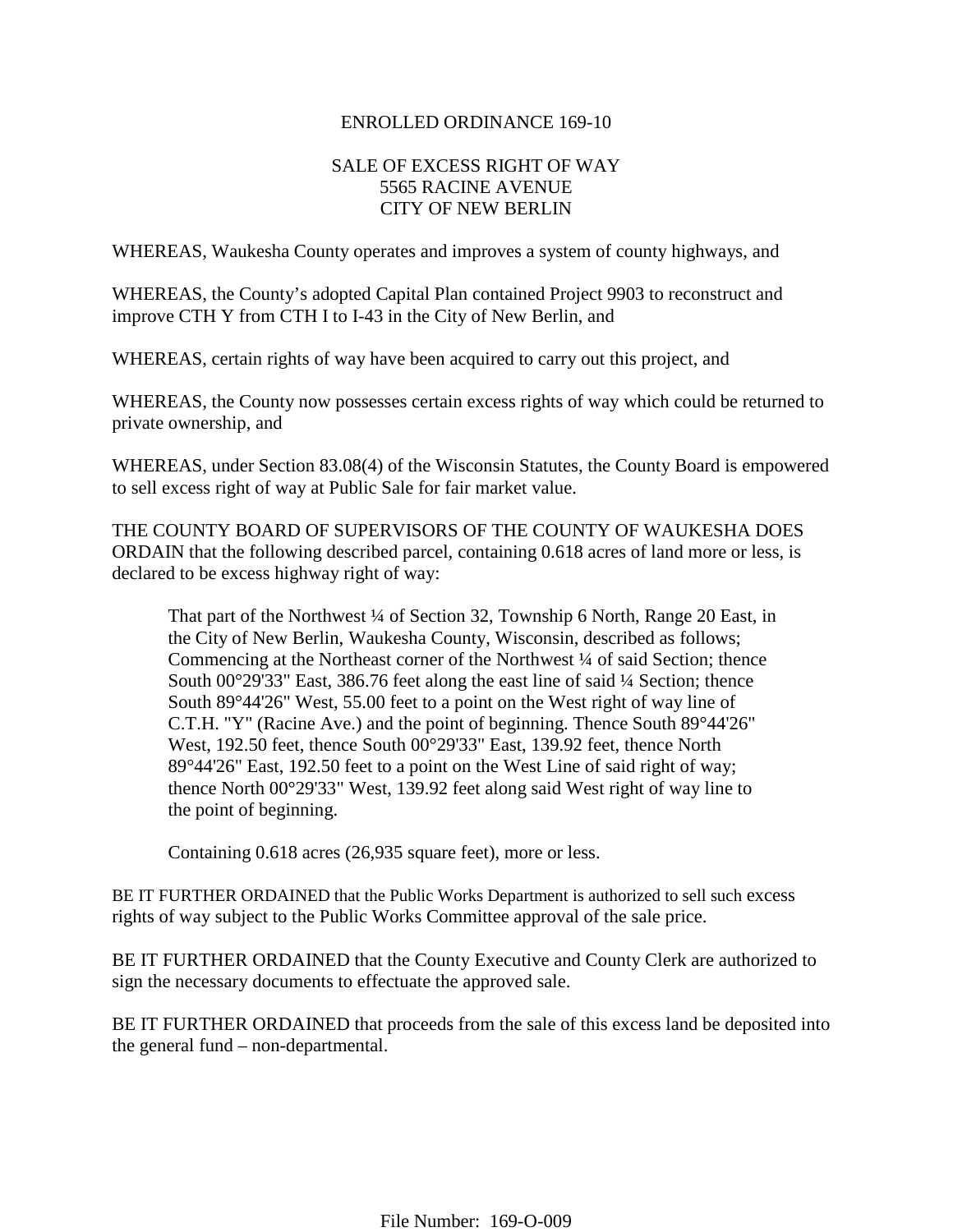# FISCAL NOTE

## SALE OF EXCESS RIGHT OF WAY 5565 RACINE AVENUE CITY OF NEW BERLIN

This ordinance authorizes the sale of about 0.618 acres of land originally acquired as right of way for a highway improvement project (#9903) on County Trunk Highway Y (Racine Avenue). The project was completed in 2010. The land has been determined to be excess right of way, with the Department of Public Works estimating sales proceeds may be between \$15,000 and \$25,000, to be accounted for in the General Fund. No additional funds are being appropriated with this ordinance.

Linda Withouski

\_\_\_\_\_\_\_\_\_\_\_\_\_\_\_\_\_\_\_\_\_ Linda G. Witkowski Budget Manager

WD 5/6/2014

File Number: 169-O-009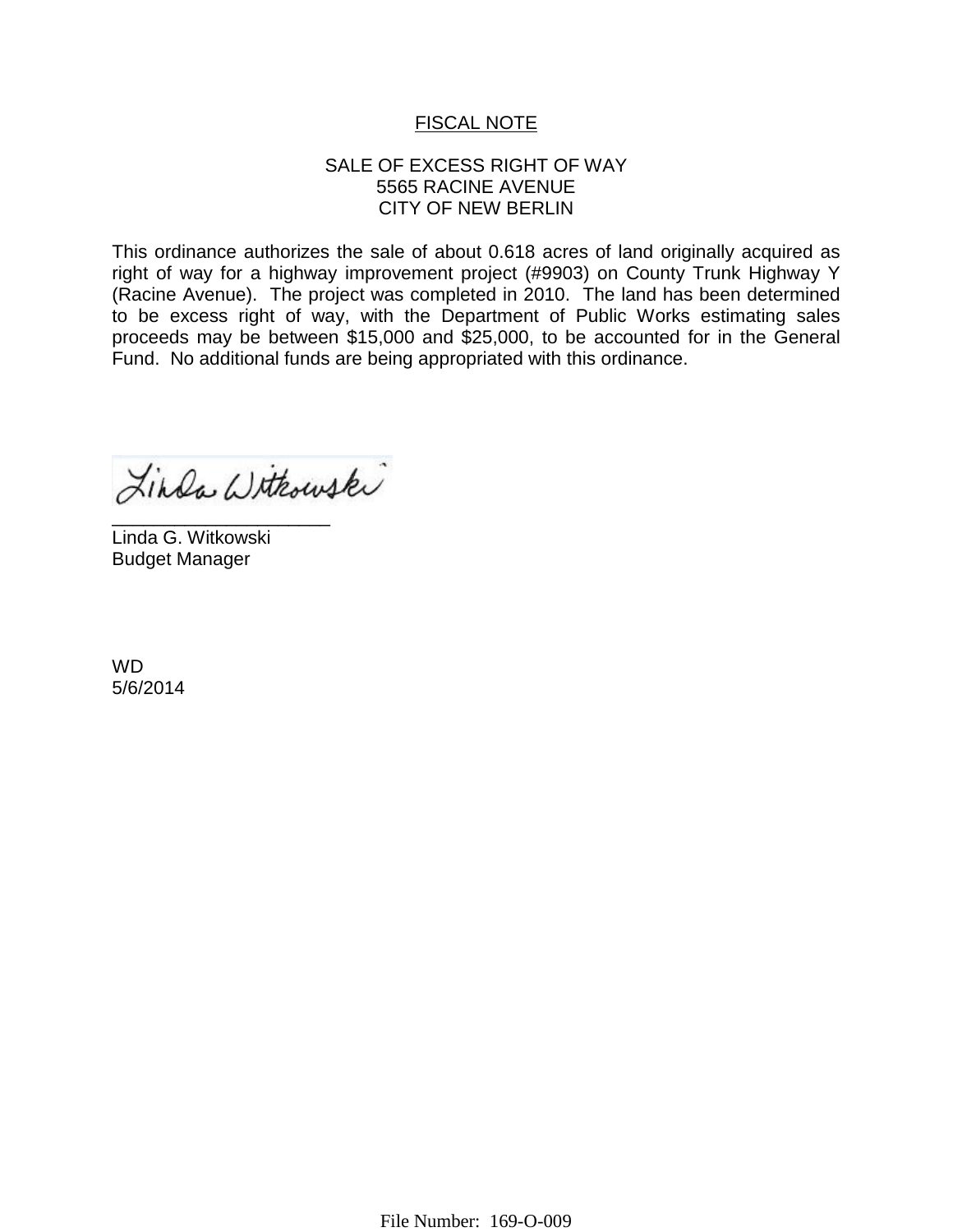## SALE OF EXCESS RIGHT OF WAY 5565 RACINE AVENUE **CITY OF NEW BERLIN**

Presented by: Approved by: **Public Works Committee Finance Committee** Glenne David W. Swan, Chair James A. Heinrich, Chair ummun Kathleen M. Cummings Eric Highum Richard Morris eith Hammitt Robert L. Kolb Larry Nelson Richard Morris Duane E. Paulson Carl Pettis **Steve Whittow**  $\hat{U}$ William J. Zaborowski Steve Whittow The foregoing legislation adopted by the County Board of Supervisors of Waukesha County, Wisconsin, was presented to the County Executive on: Mouse  $3/27/2014$ Withun Date: Kathleen Novack, County Clerk The foregoing legislation adopted by the County Board of Supervisors of Waukesha County, Wisconsin, is hereby: Approved:  $\blacktriangleright$ Vetoed:  $6 - 2 - 14$ Date:

Daniel P. Vrakas, County Executive

169-O-009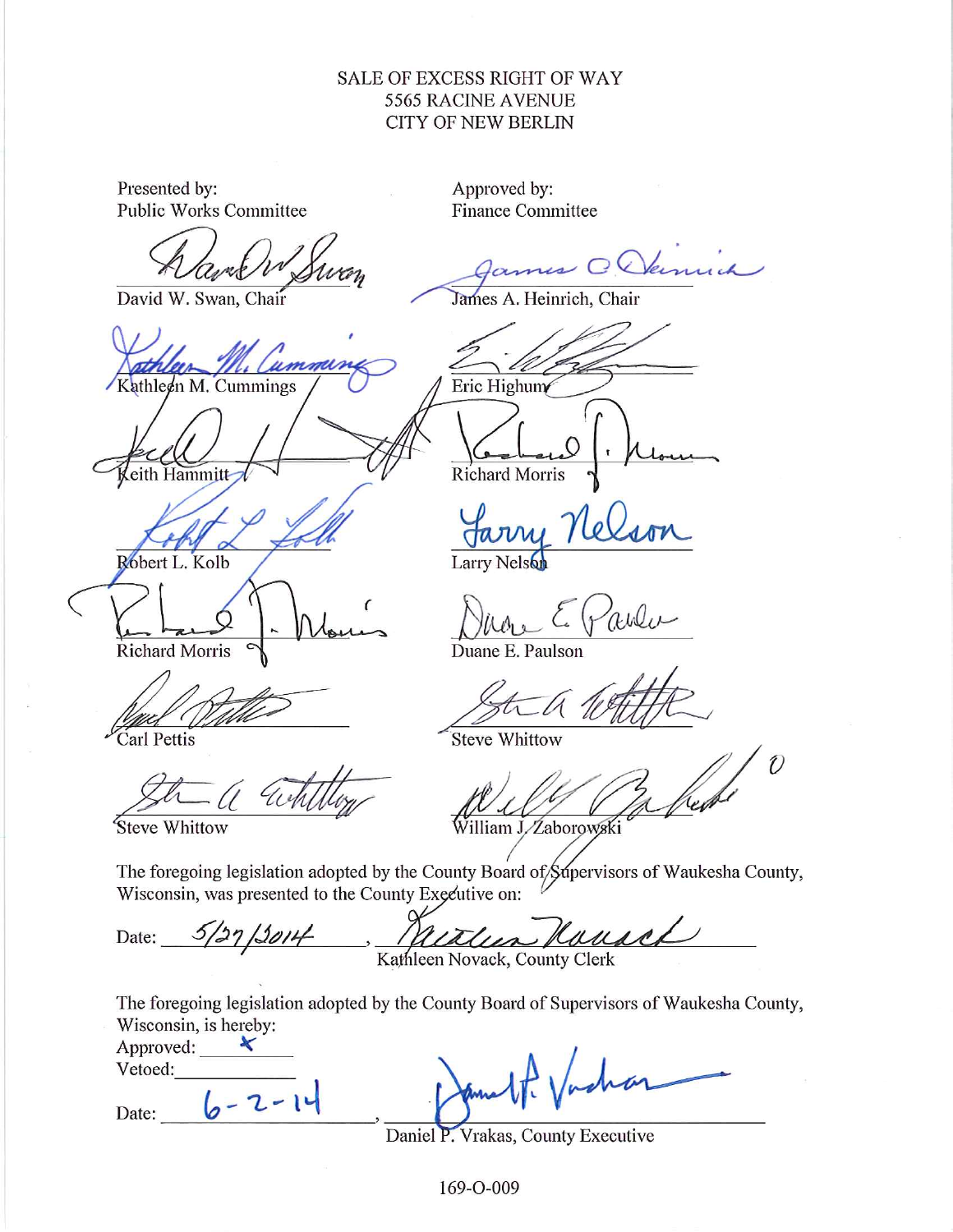### SALE OF EXCESS RIGHT OF WAY **5565 RACINE AVENUE CITY OF NEW BERLIN**



 $\overline{2}$